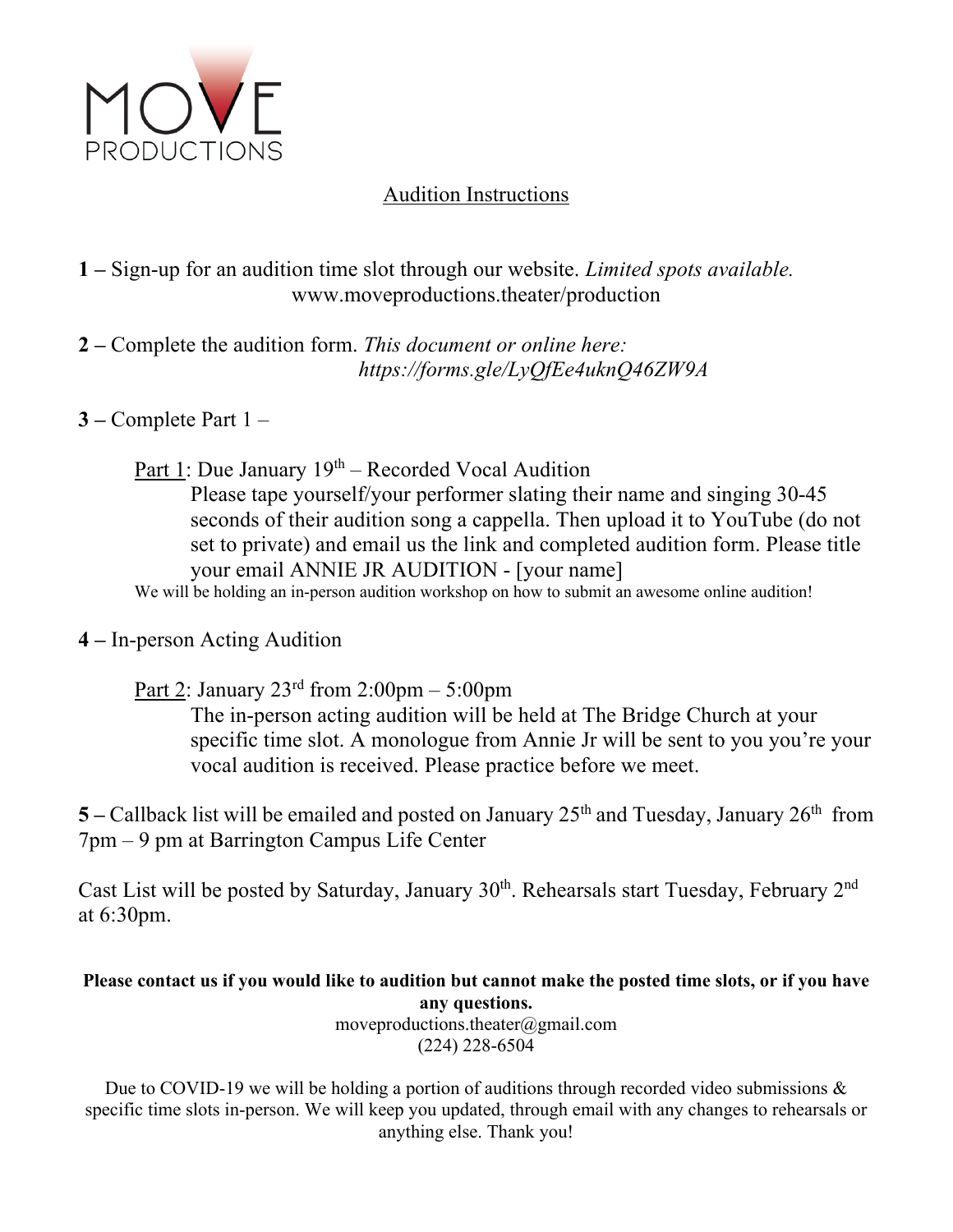

# **Audition Form**

Annie Jr.

### *Please fill out information below or circle the appropriate choice.*

|  |  | Gender: MALE FEMALE                      |                                                                              |                                                                                                                                                                                                                               |    |  |
|--|--|------------------------------------------|------------------------------------------------------------------------------|-------------------------------------------------------------------------------------------------------------------------------------------------------------------------------------------------------------------------------|----|--|
|  |  |                                          |                                                                              |                                                                                                                                                                                                                               |    |  |
|  |  |                                          |                                                                              | Audition Song: 2008 and 2008 and 2008 and 2008 and 2008 and 2008 and 2008 and 2008 and 2008 and 2008 and 2008 and 2008 and 2008 and 2008 and 2008 and 2008 and 2008 and 2008 and 2008 and 2008 and 2008 and 2008 and 2008 and |    |  |
|  |  |                                          |                                                                              |                                                                                                                                                                                                                               |    |  |
|  |  |                                          |                                                                              |                                                                                                                                                                                                                               |    |  |
|  |  |                                          |                                                                              |                                                                                                                                                                                                                               |    |  |
|  |  | Would you accept any female role? YES NO |                                                                              | Would you accept any male role? YES                                                                                                                                                                                           | NO |  |
|  |  |                                          | Would you accept an ensemble role? YES NO                                    |                                                                                                                                                                                                                               |    |  |
|  |  |                                          | Do you have singing experience? YES NO Do you read music? YES                | NO                                                                                                                                                                                                                            |    |  |
|  |  | Number of years                          |                                                                              |                                                                                                                                                                                                                               |    |  |
|  |  | Do you have any dance experience? YES    | N <sub>O</sub>                                                               |                                                                                                                                                                                                                               |    |  |
|  |  |                                          |                                                                              | Style and number of years Style and number of years                                                                                                                                                                           |    |  |
|  |  |                                          | Any previous performance experience? If not, no worries! Welcome to theater! |                                                                                                                                                                                                                               |    |  |
|  |  |                                          |                                                                              | Company:                                                                                                                                                                                                                      |    |  |
|  |  |                                          |                                                                              | Company:                                                                                                                                                                                                                      |    |  |
|  |  |                                          |                                                                              |                                                                                                                                                                                                                               |    |  |
|  |  |                                          |                                                                              | Show/Role: Company: Company:                                                                                                                                                                                                  |    |  |
|  |  |                                          |                                                                              | Company:                                                                                                                                                                                                                      |    |  |
|  |  |                                          |                                                                              | Any other special talents? (Gymnastics, acrobatics, musical instrument, juggling, etc)                                                                                                                                        |    |  |
|  |  |                                          |                                                                              |                                                                                                                                                                                                                               |    |  |

Medical or other conditions: (Diabetic, asthmatic, serious allergies, dietary restrictions, ADHD, etc…)